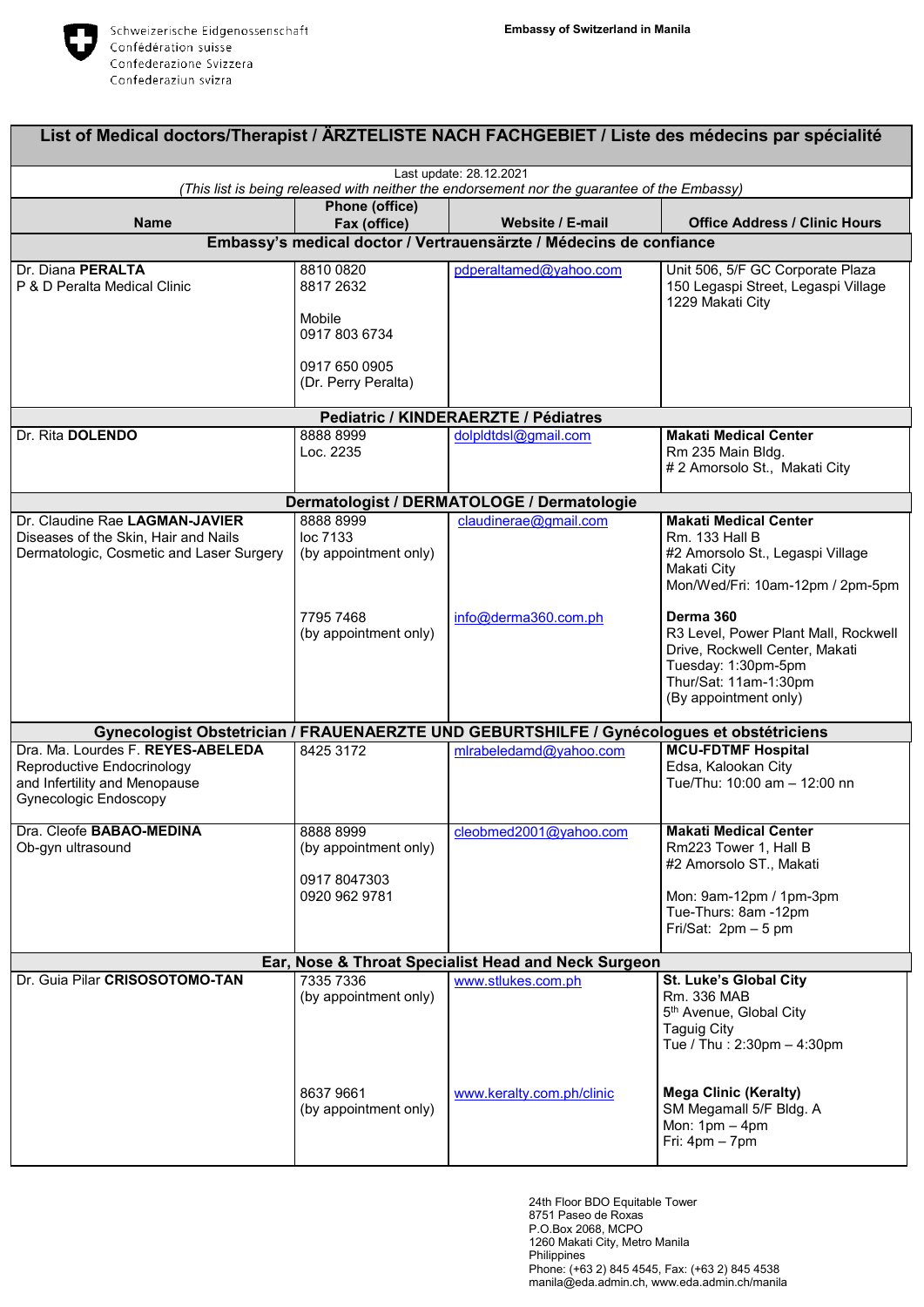| Ophthalmologist / AUGENÄRZTE / Ophtalmologue |                                  |                                                                            |                                                                               |  |  |  |
|----------------------------------------------|----------------------------------|----------------------------------------------------------------------------|-------------------------------------------------------------------------------|--|--|--|
| Dr. Timothy Elbert R. TAN                    | 8789 7700                        | www.stlukes.com.ph                                                         | <b>St. Lukes Medical Center</b>                                               |  |  |  |
| Specialist in Eye Disease                    | Loc. 7335 - 7336                 |                                                                            | Suite 335 MAB                                                                 |  |  |  |
| and Surgery                                  |                                  |                                                                            | 5 <sup>th</sup> Ave., Bonifacio Global City                                   |  |  |  |
|                                              |                                  |                                                                            | <b>Taguig City</b>                                                            |  |  |  |
|                                              |                                  |                                                                            | Mon-Fri: 2:30pm - 5:00pm                                                      |  |  |  |
|                                              |                                  |                                                                            | Saturday by Appointment                                                       |  |  |  |
|                                              | 8988 1000                        | www.themedicalcityclinic.com                                               | <b>The Medical City</b>                                                       |  |  |  |
|                                              |                                  |                                                                            | Medical Arts Tower Inc.                                                       |  |  |  |
|                                              |                                  |                                                                            | Suite 813, Ortigas Ave.,                                                      |  |  |  |
|                                              |                                  |                                                                            | PAsig City                                                                    |  |  |  |
|                                              |                                  |                                                                            | Tue/Wed/Fri: 11am - 1pm                                                       |  |  |  |
|                                              |                                  |                                                                            |                                                                               |  |  |  |
| <b>INTERCARE</b>                             | 7622 1007                        | Chiropractic / CHIROPRAKTIKER / Chiropratique<br>www.intercare-centers.com | <b>Makakti Branch</b>                                                         |  |  |  |
| Christian ALEXANDER M.D.                     | 8890 3378                        |                                                                            | 7912 Makati Avenue cor. Sto. Tomas                                            |  |  |  |
| Martin CAMARA D.C.                           | 0917 687 1007                    |                                                                            | St., Somerset Olympia, Makati City                                            |  |  |  |
| Kenneth WOLF                                 |                                  |                                                                            | Monday to Saturday:                                                           |  |  |  |
| <b>Chiropractic Specialists</b>              |                                  |                                                                            | $8:00AM - 5:00PM$                                                             |  |  |  |
|                                              |                                  |                                                                            |                                                                               |  |  |  |
|                                              |                                  |                                                                            | <b>BGC Branch</b>                                                             |  |  |  |
|                                              | 0919-009-2326                    |                                                                            | 2nd floor, Tower 2 High Street South                                          |  |  |  |
|                                              |                                  |                                                                            | Block Corporate Tower, Bonifacio                                              |  |  |  |
|                                              |                                  |                                                                            | <b>Global City</b><br>Monday to Saturday:                                     |  |  |  |
|                                              |                                  |                                                                            | 9:00AM to 6:00PM                                                              |  |  |  |
|                                              |                                  |                                                                            |                                                                               |  |  |  |
|                                              |                                  |                                                                            | <b>Greenhills Branch</b>                                                      |  |  |  |
|                                              | 8724 6631                        |                                                                            | 26A Eisenhower, San Juan, Metro                                               |  |  |  |
|                                              | 8722 1846                        |                                                                            | Manila                                                                        |  |  |  |
|                                              | 0917 859 9479                    |                                                                            | Monday to Saturday:                                                           |  |  |  |
|                                              | 0919 009 2407                    |                                                                            | $8:00AM - 5:00PM$                                                             |  |  |  |
|                                              |                                  |                                                                            | <b>Alabang Branch</b>                                                         |  |  |  |
|                                              | 8807 6863                        |                                                                            | Unit D, Upper GF, Westgate Tower                                              |  |  |  |
|                                              | 8809 4163                        |                                                                            | Investment Drive, Madrigal Business                                           |  |  |  |
|                                              | 0917 866 4156                    |                                                                            | Park Alabang, Muntinlupa                                                      |  |  |  |
|                                              |                                  |                                                                            | Monday to Saturday:                                                           |  |  |  |
|                                              |                                  |                                                                            | $8:00AM - 5:00PM$                                                             |  |  |  |
|                                              |                                  |                                                                            |                                                                               |  |  |  |
|                                              |                                  | <b>Orthopaedic Surgeon</b>                                                 |                                                                               |  |  |  |
| Dr. Liberato Antonio LEAGOGO                 | 8892 1541 to 24<br>0917 854 4374 | www.philorthoinst.com                                                      | <b>Philippine Orthopedic Institute</b><br>2/F Don Jacinto Building, Dela Rosa |  |  |  |
| Hips, Knee or Lower Leg                      |                                  |                                                                            | cor. Salcedo Streets Legaspi Village,                                         |  |  |  |
|                                              |                                  |                                                                            | Makati City                                                                   |  |  |  |
|                                              |                                  |                                                                            | Call to request appointment                                                   |  |  |  |
|                                              |                                  |                                                                            |                                                                               |  |  |  |
|                                              |                                  |                                                                            | <b>Makati Medical Center</b>                                                  |  |  |  |
|                                              |                                  |                                                                            | Rm 152 Hall A, #2 Amorsolo St.,                                               |  |  |  |
|                                              |                                  |                                                                            | Legaspi Village, Makati City                                                  |  |  |  |
|                                              |                                  |                                                                            | Mon-Fri: 9:00AM to 12:00PM<br>Wed: 2:00PM to 6:00PM                           |  |  |  |
|                                              |                                  |                                                                            | By Appointment                                                                |  |  |  |
|                                              |                                  |                                                                            |                                                                               |  |  |  |
| Dr. Agripino Beng A. JAVIER                  | 8888 8999 loc. 2152              | Abj623@yahoo.com                                                           | <b>Makati Medical Center</b>                                                  |  |  |  |
| M.D., F.P.O.A., F.P.C.S.                     |                                  |                                                                            | Rm 152 Hall A, #2 Amorsolo St.,                                               |  |  |  |
| Orthopaedic and Spine Surgery                |                                  |                                                                            | Legaspi Village, Makati City                                                  |  |  |  |
|                                              |                                  |                                                                            | Mon-Fri: 2:00PM to 5:00PM                                                     |  |  |  |
|                                              |                                  |                                                                            | By Appointment                                                                |  |  |  |
| Psychologist / PSYCHOLOGEN / Psychologues    |                                  |                                                                            |                                                                               |  |  |  |
| Mrs. Véronique Baeriswyl MIRAFUENTE          | 8723 7018                        | vbaeriswyl.consutant@adb.org                                               | #14 Hilltop Drive, Horse Shoe Village,                                        |  |  |  |
| Counselling                                  | 8723 7019 (fax)                  | vbmirafuente@hotmail.com                                                   | Quezon City                                                                   |  |  |  |
| Speaks German and French                     | 0905 222 1240                    |                                                                            |                                                                               |  |  |  |
|                                              |                                  |                                                                            |                                                                               |  |  |  |
|                                              |                                  |                                                                            |                                                                               |  |  |  |
|                                              |                                  |                                                                            |                                                                               |  |  |  |
|                                              |                                  |                                                                            |                                                                               |  |  |  |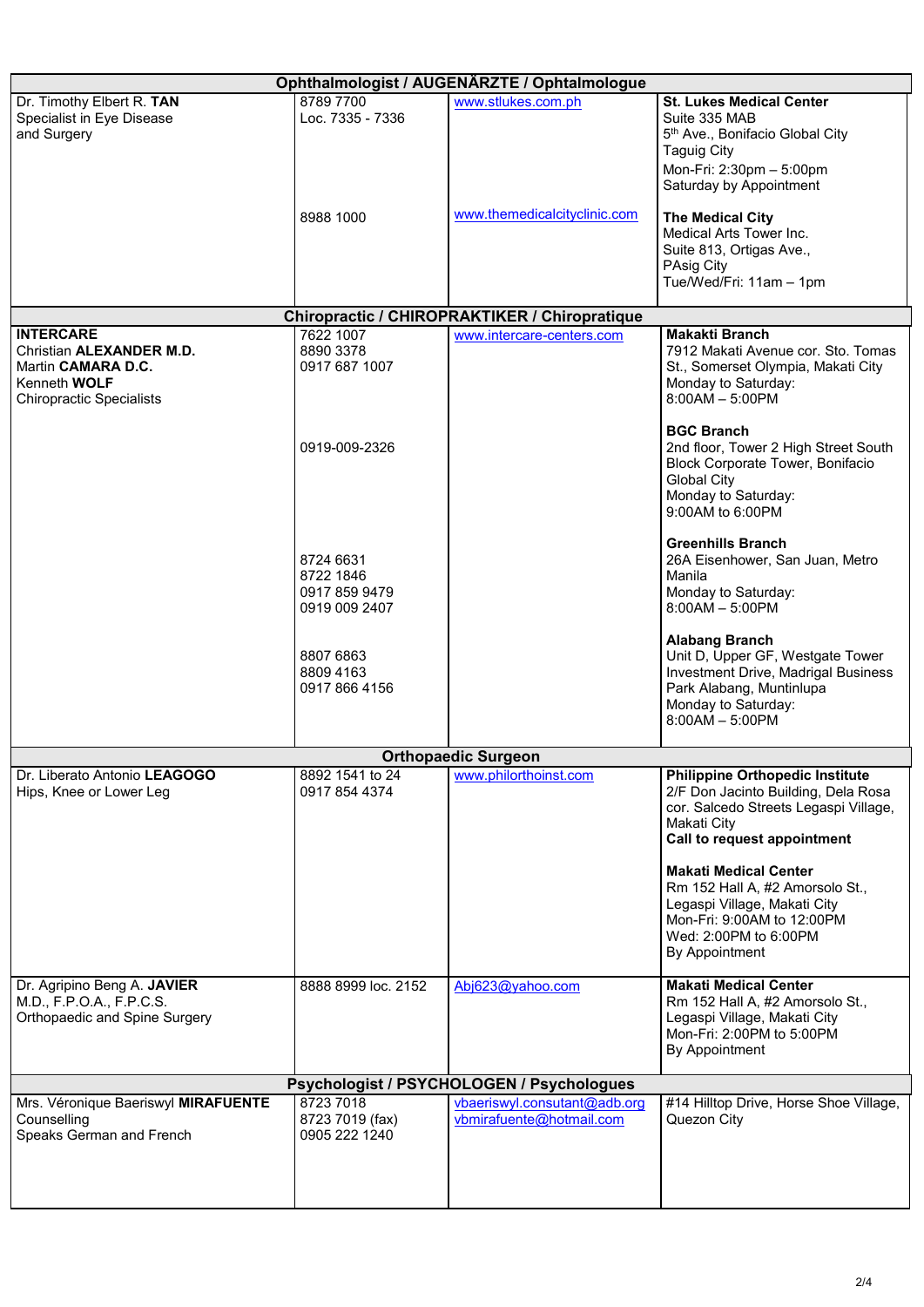| Dementia / Alzheimer's Disease                                 |                                                |                                                                       |                                                                                                                                                                              |  |  |  |
|----------------------------------------------------------------|------------------------------------------------|-----------------------------------------------------------------------|------------------------------------------------------------------------------------------------------------------------------------------------------------------------------|--|--|--|
| <b>Blessed Family Home Care Facility</b><br>Corporation        | 8709 7354<br>0917 630 8142<br>0939 920 6438    | www.blessedfamilyhomecare.com                                         | #71 Jersey Street, Toro Hills Project<br>8, Quezon City                                                                                                                      |  |  |  |
| <b>Rain Tree</b><br><b>Care Services and Senior Residences</b> | 8801 0527<br>0917 751 5151                     | www.raintreecare.com                                                  | 918 Dao Acacia Str. Dona Rosario<br>Heights Sucat, Muntinlupa                                                                                                                |  |  |  |
| <b>Happy Nest Care Community</b>                               | 85318027<br>927 256 2620                       | www.happynestcares.com<br>happynestcares@gmail.com                    | 25 Delgado Street, Pasig City                                                                                                                                                |  |  |  |
|                                                                |                                                | Orthodontist / KIEFERORTHOPÄDE / Orthodontie                          |                                                                                                                                                                              |  |  |  |
| Dra. Marie Joanne Susana R. MARAÑON                            | 8399 3262<br>0922 844 3262                     | maranondental@gmail.com                                               | <b>Maranon Dental Clinic</b><br>Unit 1456 Leon Guinto Street<br>Ermita, Manila<br>By Appointment                                                                             |  |  |  |
|                                                                | 8816 1036<br>0908 894 6471<br>0927 931 7194    | experience@cminternationale.com                                       | <b>Centre Medicale Internationale</b><br>31st St. cor. 9th Ave.,<br>Bonifacio Global City, Taguig City<br>By Appointment                                                     |  |  |  |
|                                                                |                                                | <b>Dentist / ZAHNÄRZTE / Dentistes</b>                                |                                                                                                                                                                              |  |  |  |
| <b>AFFINITY DENTAL CLINIC</b>                                  | 8823 5571<br>0917 584 6852                     | www.affinitydentalclinics.com<br>makati@affinitydentalclinics.co<br>m | <b>Makati Branch</b><br>2nd Floor, Plaza One Hundred, 100<br>V.A. Rufino St., Legaspi Village,<br>Makati City<br>Tuesday to Sunday:<br>9:00AM to 6:00PM                      |  |  |  |
|                                                                | 8831 1789<br>0917 872 8297                     | bgc@affinitydentalclinics.com                                         | <b>Taguig Branch</b><br>2F, Bonifacio Stopover Building, 32nd<br>Street corner Rizal Drive, Bonifacio<br>Global City, 1634 Taguig<br>Tuesday to Sundays:<br>9:00AM to 6:00PM |  |  |  |
| <b>MAKATI DENTAL CLINIC</b>                                    | 8833 8627<br>09772922003                       | www.makatidentalclinic.com                                            | <b>Greenbelt Makati Dental Center</b><br>2nd Flr. Cedar Bldg., Arnaiz Ave.,<br>Makati City<br>By Appointment                                                                 |  |  |  |
|                                                                | 8720 9555<br>09156405302                       |                                                                       | <b>Ferraren BGC Dental Clinic</b><br>Avida City flex Soho Room 311,<br>7th Ave Lane T Bonifacio Global City<br>By Appointment                                                |  |  |  |
|                                                                | 8897 5846<br>09166357370                       |                                                                       | <b>DH Ferraren Dental Clinic</b><br>6009 Villena St./Gabaldon St,<br>Brgy. Poblacion, Makati City<br>By Appointment                                                          |  |  |  |
| Dra. Christine T. AGUILAR-ROSAS                                | 0918 919 5165                                  | tenaguilar@yahoo.com                                                  | Unit 37 Upper Ground Floor<br>Alfaro Place,<br>146 L.P. Leviste St.,<br>Salcedo Village, Makati City<br>Mon-Wed-Sat: 9:00AM - 5:00PM<br>By Appointment                       |  |  |  |
| Dra. Ma. Shiea Soneja-Erb                                      | 046 440 3456<br>0917 112 3529<br>0949 650 2645 | flowbe7swissdentistry@gmail.com                                       | <b>Swiss Aesthetic Dentistry</b><br>9056 Marc IV Bldg. Jose Abad Santos<br>Brgy. Salawag, Dasmariñas City,<br>Cavite 4114<br>By appointment                                  |  |  |  |